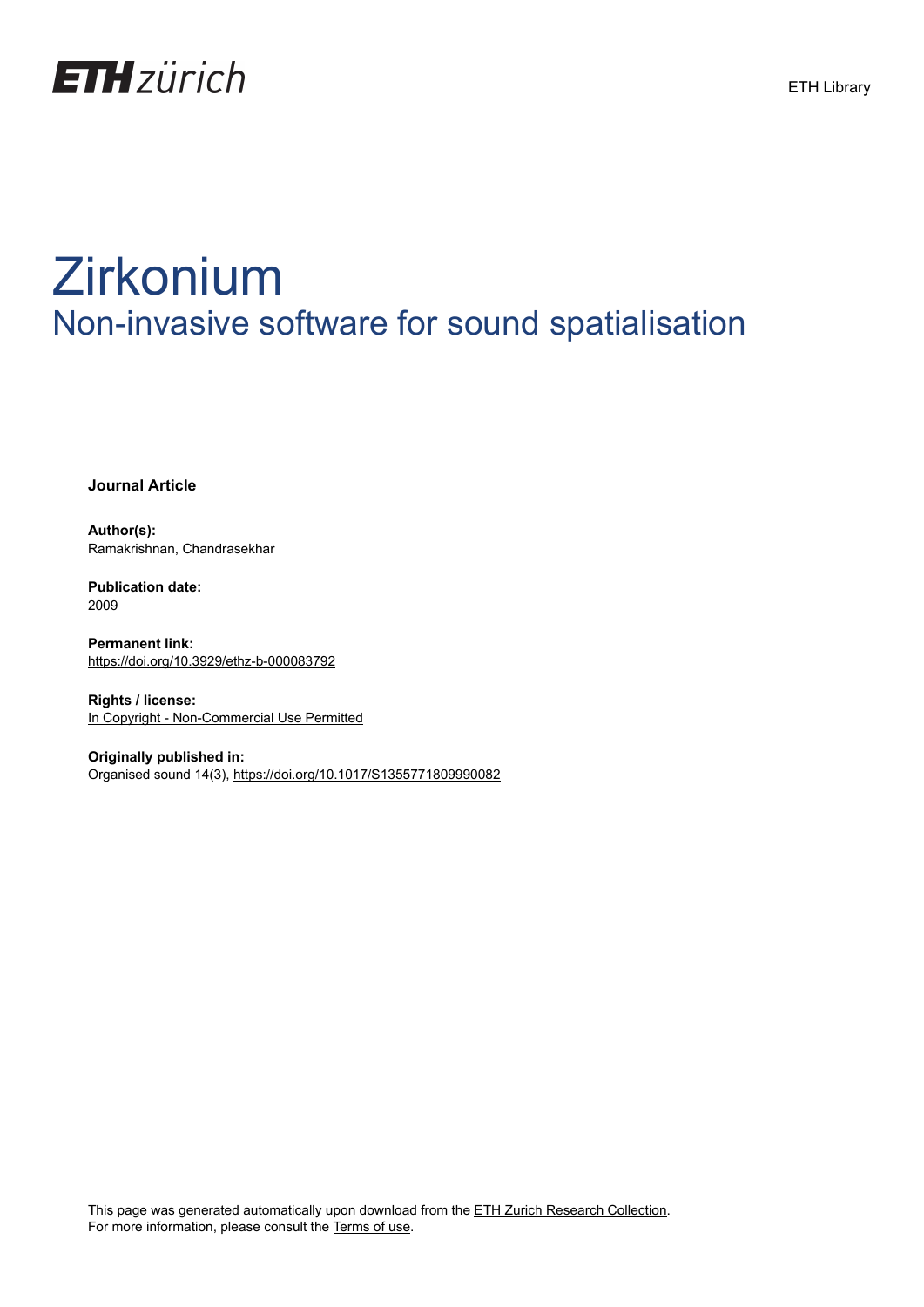# Zirkonium: Non-invasive software for sound spatialisation\*

# CHANDRASEKHAR RAMAKRISHNAN

Native Systems Group, ETH Zürich, Clausiusstrasse 59, CH-8006 Zürich, Switzerland E-mail: cramakrishnan@acm.org

Zirkonium is a flexible, non-invasive, open-source program for sound spatialisation over spherical (dome-shaped) loudspeaker setups. By non-invasive, we mean that Zirkonium offers the artist spatialisation capabilities without forcing her to change her usual way of working. This is achieved by supporting a variety of means of designing and controlling spatialisations. Zikonium accommodates user-defined speaker distributions and offers HRTF-based headphone simulation for situations when the actual speaker setup is not available. It can acquire sound sources from files, live input, or via the so-called *device mode*, which allows Zirkonium to appear to other programs as an audio interface. Control data may be predefined and stored in a file or generated elsewhere and sent over OSC. This paper details Zirkonium, its design philosophy and implementation, and how we have been using it since 2005.

#### 1. INTRODUCTION

The Institut für Musik und Akustik (IMA) at ZKM | Zentrum für Kunst und Medientechnologie, Karlsruhe has as its primary mission commissioning, producing and presenting concerts of electroacoustic music. It was founded in 1989 and has been at its present location in the ZKM complex since 1997. IMA is home to composers' ateliers and studios for recording and producing electronic and acoustic music, as well as a concert space, the Kubus, a rectangular concert hall inside the iconic cubical building at the main entrance to ZKM. The Klangdom project was launched in 2004 in order to extend the existing capabilities of the Kubus and offer a more immersive sound-spatialisation system.

The Klangdom, as with all spatialisation systems, is made up of three components: loudspeaker positioning, a technique for routing sound to the speakers, and a controller for defining the routing. In the Klangdom, the Zirkonium software defines the latter two.

Zirkonium's primary task is offer the user a model of a room, let her place virtual sound sources in the space, and route sound to speakers to realise this placement. This paper describes how Zirkonium performs this. We begin by providing historical background on sound spatialisation approaches (Section 2). We then describe

\*The Klangdom project was generously funded by the Zunkunftsoffensive initiative of Baden-Württemberg.

the Klangdom (Section 3) and the motivation behind Zirkonium and how it handles spatialisation (Section 4), and discuss its implementation, providing details on certain interesting aspects (Sections 5 and Section 6). We have been using Zirkonium in production since 2005, and we relate our experience using Zirkonium in a variety of concert situations (Section 7). We conclude with an assessment of the lessons we have learned and suggestions of future work still to be done.

#### 2. HISTORICAL BACKGROUND

Spatial distribution of sound events has played an important role in electroacoustic music since its very beginnings. As early as 1951, the studio at the Radiodiffusion-Télévision Française (RTF) employed a quadraphonic spatialisation system with two front channels, one channel in the back, and one above the listeners and developed a controller, the pupitre d'espace, used for live control of spatialisation (Zvonar 2005).

Richard Zvonar (Zvonar 2005) and Leo Küpper (Küpper 1984) offer fascinating histories of the development of spatialisation in music, each with his own focus. Through their research, we can see two broad tendencies in systems for sound spatialisation devised since the late 1970s. We label these the acousmatic approach and simulation approach (Table 1).

The acousmatic approach can be thought of as an extension of musique concrète. Similar to musique concrète's focus on the capabilities of the tape machine as a source of generating musical material, the acousmatic approach focuses on the loudspeaker and its position as the way to organise sound in space. This is well illustrated by several different systems.

The acousmonium was developed at the Groupe de Recherches Musicales (GRM) in the mid-1970s. An acousmonium is made up of different types of loudspeakers distributed throughout a room. It is usually played live by a composer/performer who routes the audio of a piece (often 2-channel) to the different loudspeakers, taking advantage of the sound reproduction characteristics and physical placement of the loudspeakers to realise a spatialised live performance.

Another system with a similar philosophy, but a different realisation, is the sound dome of the sort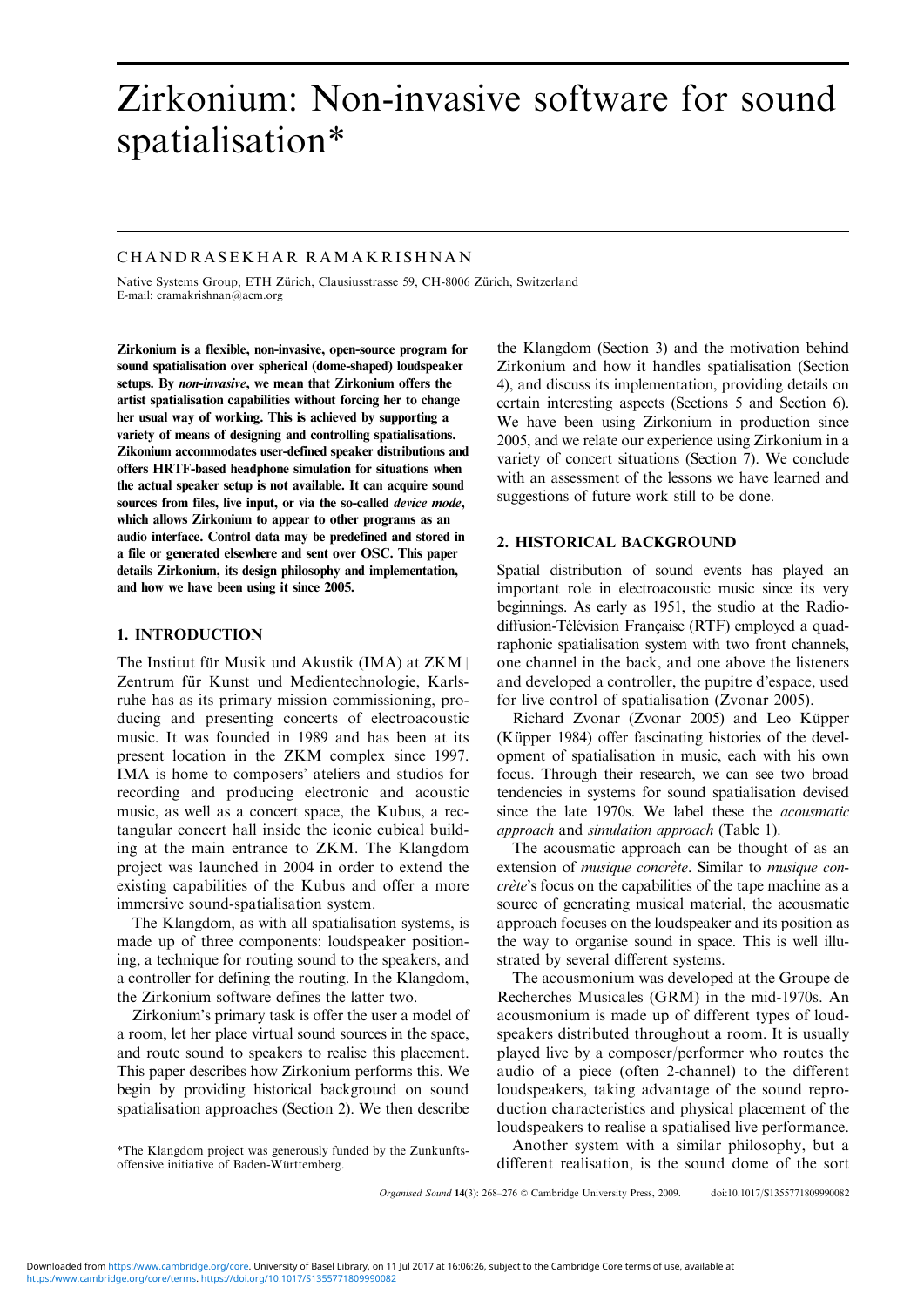Table 1. Summary of spatialisation systems.

| <b>System</b>        | <b>Speaker distribution</b> | Speaker type   | Control        | Type       |
|----------------------|-----------------------------|----------------|----------------|------------|
| Acousmonium          | Mostly Frontal              | Multiple Types | Mixer          | Acousmatic |
| <b>BEAST</b>         | Frontal Emphasis            | Multiple Types | Mixer/Software | Acousmatic |
| Sound Dome           | Spherical                   | Single Type    | Mixer/Software | Acousmatic |
| Ambisonics           | Spherical                   | Single Type    | Software       | Simulation |
| Wave Field Synthesis | Panels                      | Single Type    | Software       | Simulation |

championed by Leo Küpper (Küpper 1984) and exemplified by the German Pavilion at the World Expo '70 in Osaka, Japan. A sound dome differs from an acousmonium in that it is made up of one type of speaker and specifies a specific distribution of the speakers in space (on the surface of a sphere). Nonetheless, both share the core spatialisation philosophy that the position of the loudspeaker determines the origin of the virtual sound source.

The technique of vector-base amplitude panning, or VPAB, represents a further development in this way of thinking (Pulkki 1997). As with the dome, it places the speakers on the surface of a sphere, but provides a more sophisticated scheme for creating a virtual sound source by routing the audio to the three speakers closest to the position of the virtual sound source.

The simulation approach, on the other hand, uses signal processing to simulate physical acoustics to produce the illusion of moving sound sources. Whereas the acousmatic approach can be realised in the analogue domain with just a mixer, the simulation approach requires the intercession of a computer. One of the early pioneers was John Chowning, who in his 1971 article (Chowning 1971) described techniques for simulating moving sound sources over a quadraphonic speaker setup. The Spatialisateur or Spat (Jot and Warusfel 1995) developed at IRCAM is an evolution of this idea and lets the user specify a sound source's position as well as its reverberation characteristics, which are also important for the perception of sound localisation.

Other recent work along the direction has focused on Wave Field Synthesis and Ambisonics. Both of these techniques have as their basis the wave equation. Wave Field Synthesis (Berkhout 1988) uses a large number of small loudspeakers to synthesise an approximation of the wavefront that would be observed were there a sound source at the specified position. Ambisonics similarly approximates the sound field at a point, but does so using ordinary speakers (Daniel 2001).

# 3. THE KLANGDOM

One of the challenges of the Klangdom project was choosing components that integrated well, conceptually and physically, into the traditions and architecture of IMA. A spatialisation system conceived with the unconstrained freedom of a tabula rasa would certainly take a different form. But for the Klangdom, a goal of the design was to extend the existing capabilities of the Kubus, but at the same time to support the established day-to-day activities of IMA.

Composers and musicians who perform at IMA | ZKM come from a variety of backgrounds and represent a multitude of approaches to music. These different approaches can make contradictory demands on a spatialisation system. Some composers place much worth on having the system deliver the sounds they have composed as faithfully as possible to the loudspeakers. Other composers are more interested in hearing a convincing illusion of movement and are willing to tolerate their sounds being processed, filtered and reverberated to achieve that effect. This is parallel to the distinction between the acousmatic and simulation approaches to spatialisation.

The hardware and software of the Klangdom was designed to accommodate, as much as possible, both uses. The loudspeakers are distributed in a domeshape, enveloping the audience. This configuration is suitable for VBAP as well as Ambisonics. The loudspeakers are suspended from three concentric rings around the Kubus. The first two rings are made of track, allowing the speakers to be easily moved, and the third ring can be raised or lowered. We chose MeyerSound UPJ-1P loudspeakers for their quality of sound reproduction, as well as the fact that they are normal, full-range concert loudspeakers. This offers the advantage that the speakers can be removed from the dome temporarily and used elsewhere if there is an acute need. This was motivated by the reality of our concert schedule.

The Klangdom was completed and first used in concert in 2005 (Ramakrishnan, Gossmann, Brümmer and Sturm 2006). The Zirkonium software, developed to control the Klangdom, has since undergone two major iterations. This paper describes the current, as of February 2009, version.

# 4. VISION

The goal behind Zirkonium is to create a spatialisation programme specifically for composers of electroacoustic music. It should not interfere with a composer's usual process, and should allow her to use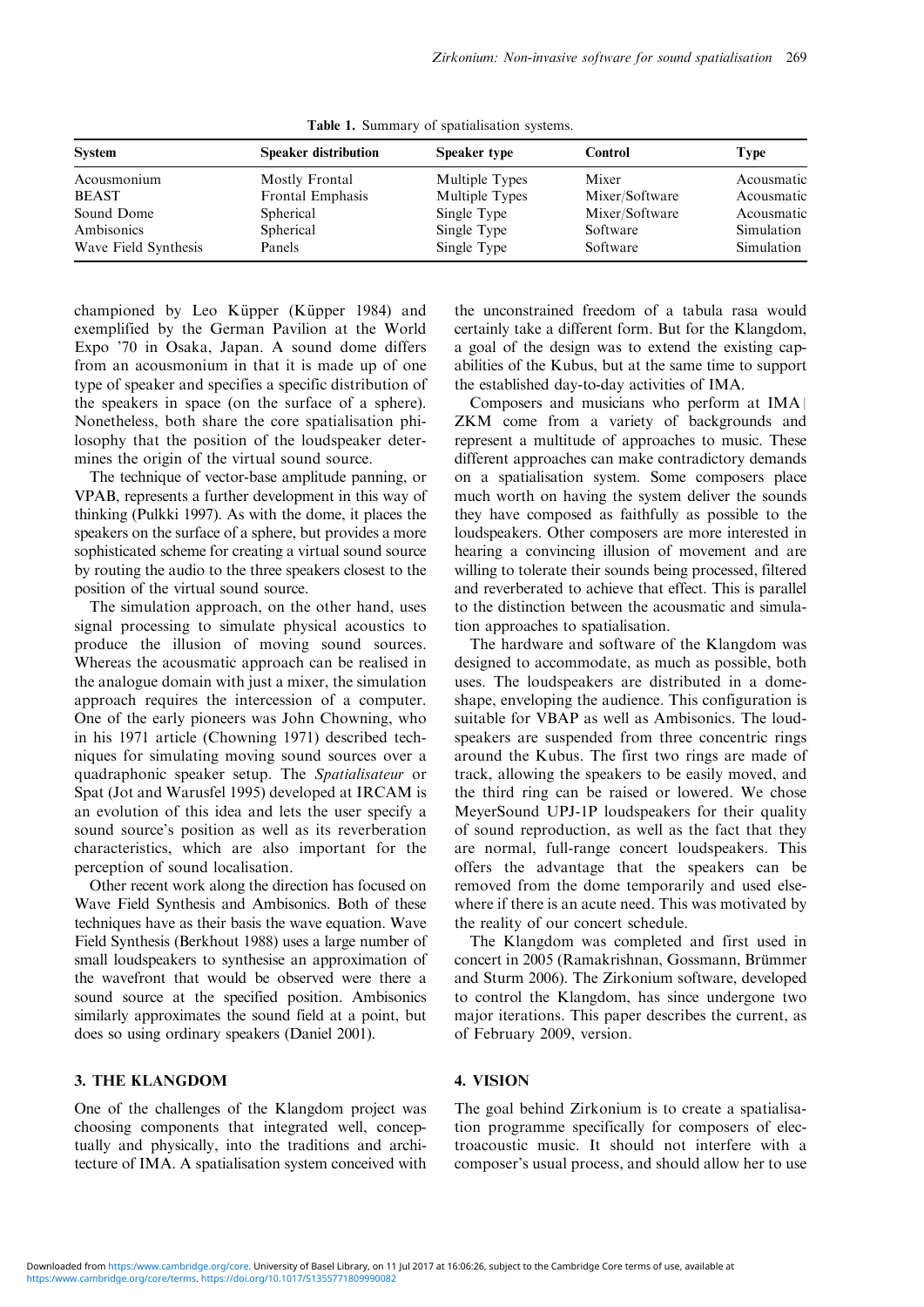her preferred tools whenever possible. The model we envisioned is that of a series of services for spatialisation to be leveraged and utilised in combination with other programmes (Digital Audio Workstations, Max/MSP, SuperCollider, etc.), as opposed to a monolithic application that imposes itself into all aspects of the compositional process. Thus, there was a conscious design decision that Zirkonium focus solely on panning and the construction of time-based panning choreographies, while allowing other domains of spatialisation, such as reverberation, to be implemented elsewhere and still be incorporated.

To this end, Zirkonium defines a simple, straightforward panning model and provides an open infrastructure with entry points where other programmes may dock themselves. This enables a full spectrum of possibilities for sound and panning to be generated and controlled in real time or composed beforehand for storage and playback. Furthermore, since composers will want to perform their pieces in different locations, where different infrastructure may be available, Zirkonium lets composers describe the relevant elements of the concert space and adapts the spatialisation to those parameters, minimising setup overhead and obviating the need for interchange formats.

## 5. ZIRKONIUM

At its core, all Zirkonium does is give the user a model of a room, let her place virtual sound sources in the space, and route sound to speakers to realise this request. When so described, it sounds simple, but there are many design decisions involved. As with the hardware, flexibility and pragmatism were the guiding principles in making these decisions. Thus, we defined the goal of offering this functionality in a minimalist way. This resulted in an acousmatic system. For many uses, this is sufficient. In other situations, Zirkonium can also be used as a basic building block and extended with simulations.

The philosophy of pragmatism and flexibility manifests itself in many places. Zirkonium uses VBAP for spatialisation, but it also defines an interface to allow for use of other algorithms, such as Ambisonics. Zirkonium does not add reverb, distance cues, and simulation of movement artefacts (e.g., Doppler shift), but it does support the user in doing this herself (see Section 7 for a further discussion).

Furthermore, Zirkonium has been designed to be used in other spaces, not just at ZKM. Users may define their own loudspeaker configurations that describe their local environment. And realising that the environment itself may not always be at the disposal of the artist, Zirkonium can simulate speaker configurations for headphone listening.

The following section, Section 6, discusses Zirkonium's spatialisation model – how it represents virtual sound sources in space and converts that representation into sound. The section after that, Section 7, concerns itself with the process of defining and acquiring sound sources.

# 6. PANNING MODEL

Zirkonium takes a mono sound source and point in space and creates the illusion of the sound emanating from that point in space. This is achieved through the interaction of several components: the panning algorithm, VBAP; the distribution of the speakers in the room (speaker setup); and the specification of the desired position of the virtual sound source (figure 1). This section describes these three pieces of the puzzle.

# 6.1. VBAP

Equal power panning (EPP) is a standard technique for stereo panning while keeping the perceived loudness constant (Roads 1996: 460–1). Vector base amplitude panning is an extension of EPP to speakers distributed over the surface of a sphere (Pulkki 1997). In VBAP, virtual point sources are panned using a combination of the closest three speakers and scaled such that the perceived loudness does not change.

#### 6.2. Speaker setup

The first step necessary to realise a spatialisation is the definition of a speaker setup. The speaker setup defines for Zirkonium the positions of the speakers in the room, information necessary to use VBAP (figure 2).

Speaker positions can be specified freely in 3-D Cartesian coordinates  $(X/Y/Z)$ . As the speakers are added, Zirkonium does two things:

1. it projects the position of the new speaker onto the surface of a sphere, as required by VBAP, and



Figure 1. Positioning a sound in space with Zirkonium.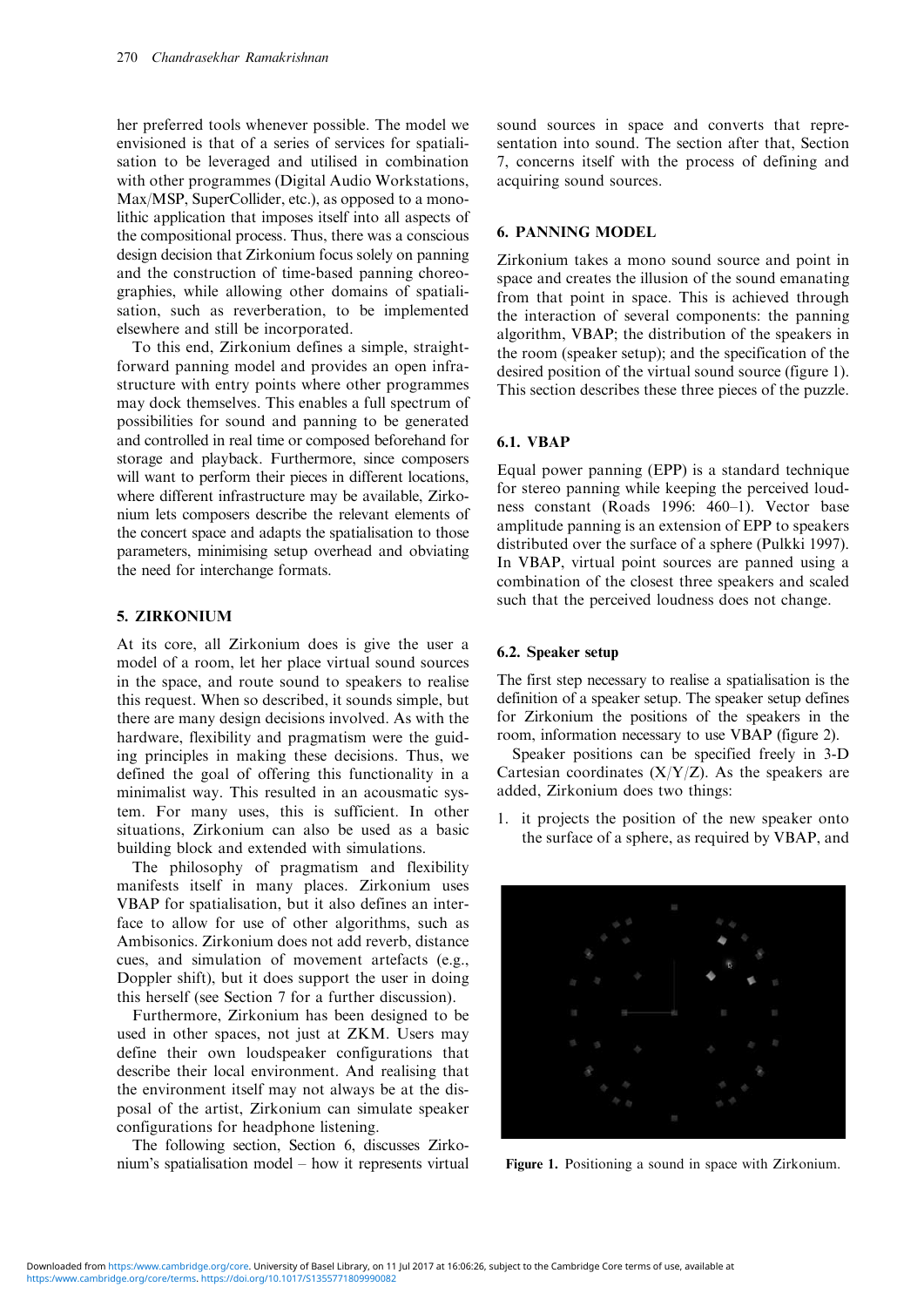

Figure 2. Defining speaker positions in Zirkonium.



Figure 3. Triangular meshes for two dome configurations: 48 speakers and 12 speakers.

2. it computes a triangular mesh that decomposes the individual speaker positions into triplets of speakers (figure 3).

Although Pulkki himself proposes an algorithm for computing a triangular mesh (Pulkki and Lokki 1998), we use Delaunay triangulation, a well-known and widely studied method from computational geometry (Bern and Eppstein 1992). In particular, we use the implementation provided by Triangle (Shewchuk 1996).

A further feature offered by the speaker setup is the ability to simulate it for headphone listening. This simulation is performed using a head-related transfer function (HRTF).

# 6.3. Positioning virtual sources

Positioning a virtual sound source involves taking a user-specified position and generating gain coefficients for each loudspeaker. The properties of VBAP imply



Figure 4. Projecting a Cartesian coordinate onto the sphere.

that at most three speakers per virtual sound source will have non-zero coefficients.

Virtual source positions may be specified in either Cartesian  $(X/Y)$  or spherical (azimuth/zenith) coordinates. One of the initially confusing aspects of Zirkonium is that source positions are two dimensional. This is because VBAP assumes that speakers are located on the surface of a sphere (Pulkki 1997). The surface of a sphere, though embedded in three dimensions, is two dimensional (i.e., a surface). Thus, only two coordinates are necessary to specify a point on it – the third coordinate is implicit (figure 4).

The first step in applying VBAP is to determine which triplet of speakers should be used. As pointed out in Pulkki's original article (Pulkki 1997), this can be easily done by computing the VBAP coefficients for each of the speaker triplets. Only one of these triplets will yield all non-negative coefficients. These are the ones that are then passed on to the mixer to realise the virtual sound source.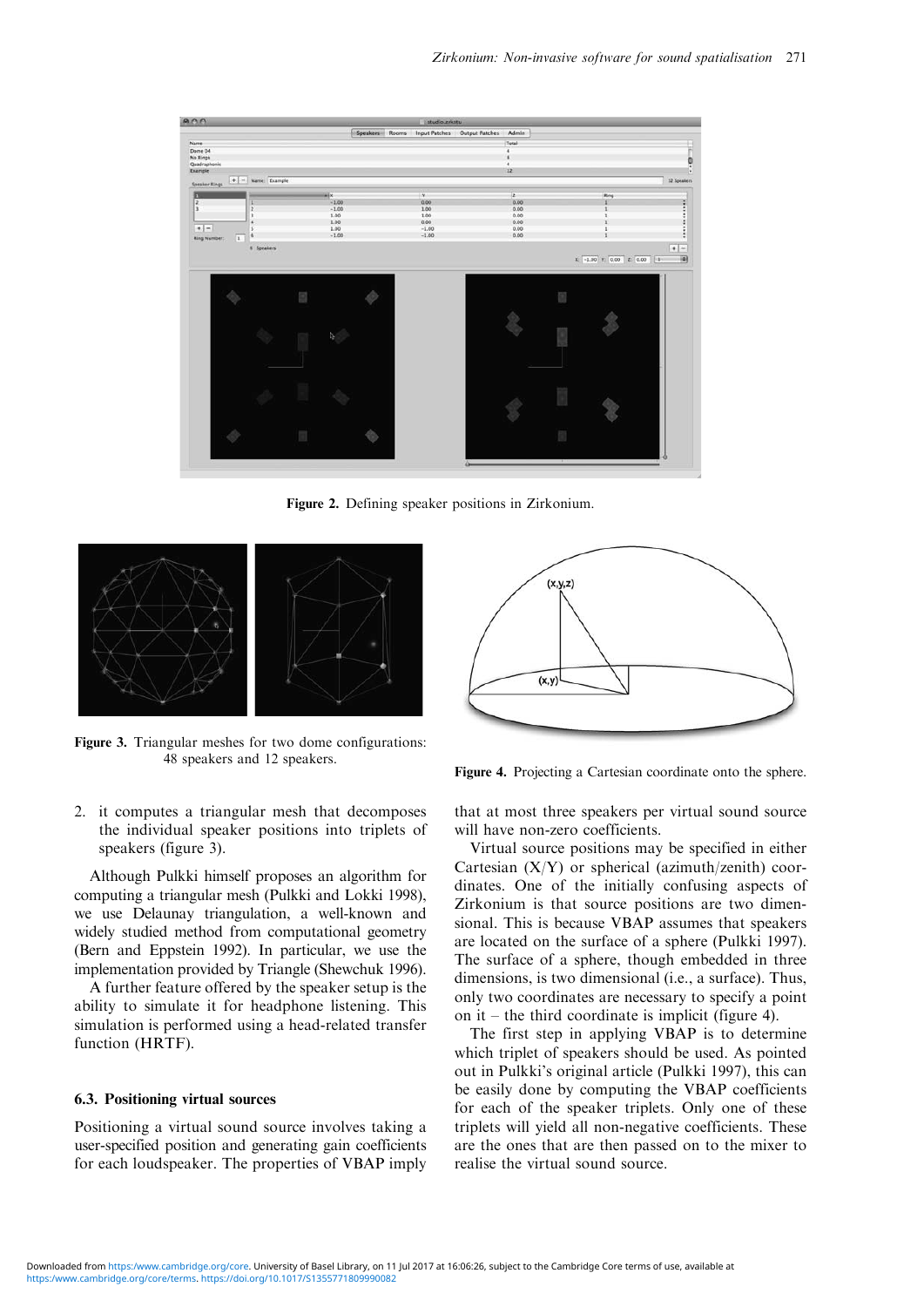In addition to position, a *spread* can be specified for any of the axes (that is, azimuth and zenith, or x and y). This samples the specified range and creates extra virtual sound sources to distribute the sound over an arc, line or area (figure 5). The result is rescaled such that the perceived loudness stays constant. The current implementation does not do any extra processing, such as de-correlation, to create the impression of a diffuse sound distributed over an area (Kendall 1995), though this is on the list of future work we would like to do.

The matrix arithmetic used to implement VBAP is carried out by the LAPACK routines for fast, efficient linear algebra (Anderson, Bai, Bischof, Blackford, Demmel, Dongarra, Du Croz, Greenbaum, Hammarling, McKenney and Sorensen 1999). The coefficients for the speakers and the total panning of various sources are all mixed together using the Apple Matrix Mixer Audio Unit. The Matrix Mixer Audio Unit efficiently implements its sample processing using routines highly optimised for each of the Apple-supported processors (G4, G5, Intel). By leveraging LAPACK and the Matrix Mixer Audio Unit, Zirkonium can efficiently implement VBAP.



Figure 5. Spreads in spherical and Cartesian coordinates.

#### 6.4. Circumventing the spatialiser

Our experience from concerts has shown us that it is useful to occasionally circumvent the spatialiser. For this purpose, Zirkonium offers direct outs. Direct outs are simply sent to a specified channel of the audio device and are not positioned (figure 6).

# 7. DEFINING, STORING AND PLAYING SPATIALISATIONS

Zirkonium offers several different ways to create and play spatialisations (Table 2). It defines a file format and editor to define precomposed spatialisations. It also defines interfaces for controlling spatialisations in real time. Positions of sound sources may be specified via OSC. Sound sources themselves may be generated from other programs, such as Max/MSP, SuperCollider or a digital audio workstation (DAW) such as Logic, and passed on to Zirkonium.

#### 7.1. Stored spatialisations

The Zirkonium file format is designed for composed spatialisations. In the editor, the user can specify movements by a start time (in absolute time from the beginning of the piece) and duration. A movement can alter the position of a sound source, its spread, or both.

Table 2. Options for defining sound sources and control data in Zirkonium.

| Audio vs. control source | File | OSC - | Audio unit |
|--------------------------|------|-------|------------|
| File                     | x    |       |            |
| Input                    | x    |       |            |
| Device mode              |      |       |            |



Figure 6. The architecture of the Zirkonium spatialiser.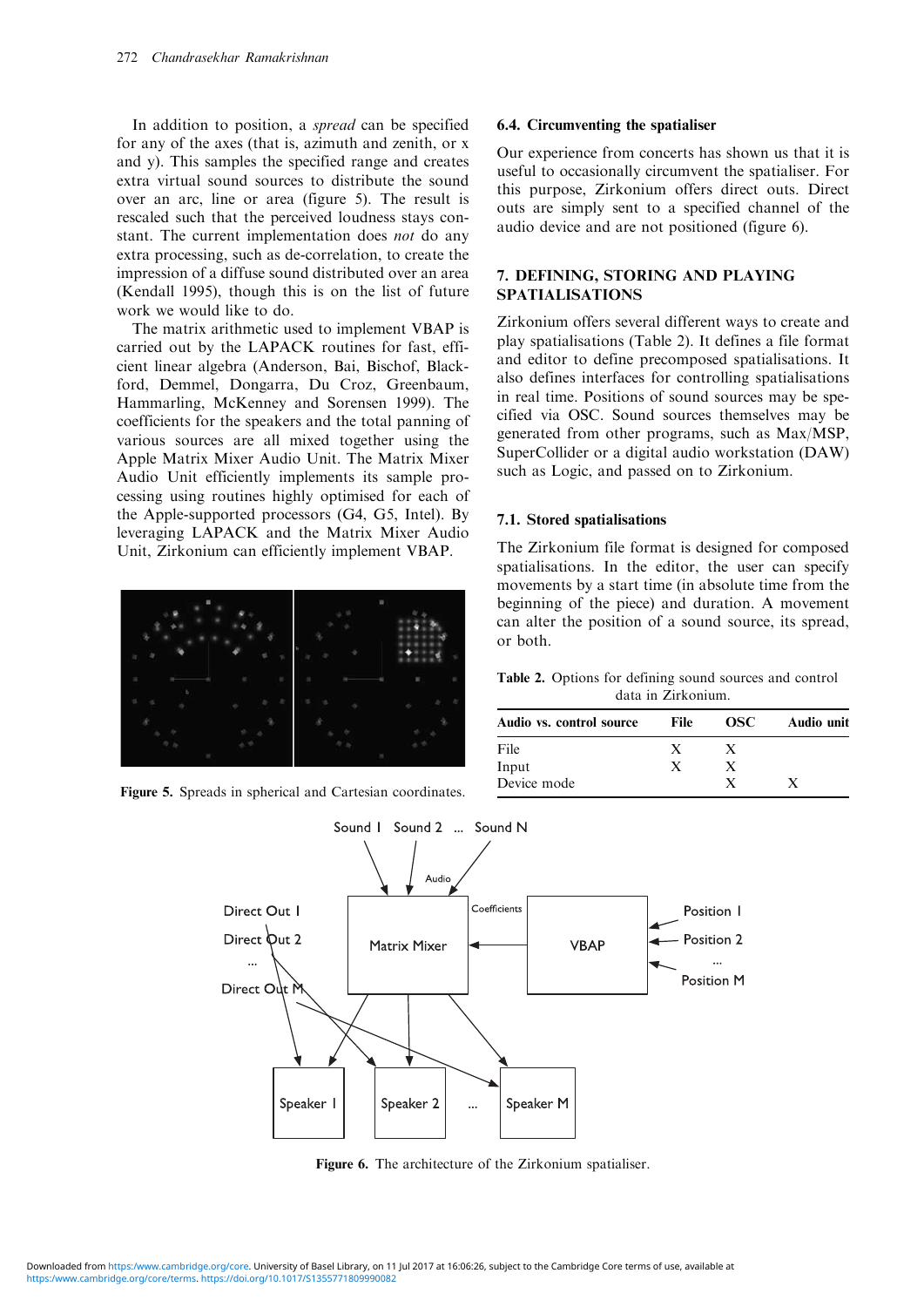The file also specifies sound sources to be spatialised (figure 7). The sound sources may be located in audio files, or come from live input. The audio files themselves may include any number of channels and be in a variety of formats, including common LPCM formats (AIFF, WAV, SND), as well as compressed formats (MP3, MPEG-4 Audio), and even more exotic formats such as SDII. The user defines how the channels of a file or live input map to sound sources. Individual channels may map to zero, one, or multiple virtual sound sources.

#### 7.2. Device mode

An alternative way to acquire sound sources is via device mode. In device mode, Zirkonium appears as an audio device to other software. This gives any audio program, including Max/MSP, SuperCollider, and DAWs such as Logic or Digital Performer access to Zirkonium.

Though similar results may be achieved by other means – either using two computers and connecting the output of one computer to another running Zirkonium, or by using the Jack audio router (Letz, Fober, Orlarey and Davis 2004) – the device mode offers advantages (figure 8). For one, it is usually simpler to set up. And, furthermore, device mode does not add latency.

# 7.3. OSC control

All the aspects of a virtual sound source – its position, spread and gain – may be controlled by an OSC interface. The OSC namespace provides for several different ways of positioning a sound source: Cartesian coordinates, spherical coordinates, or placing a sound source at the position of the nearest speaker (Table 3).

OSC control is the best option when a complex algorithm defines the source position. It is the only



Figure 7. A Zirkonium spatialisation file.



Figure 8. The device mode.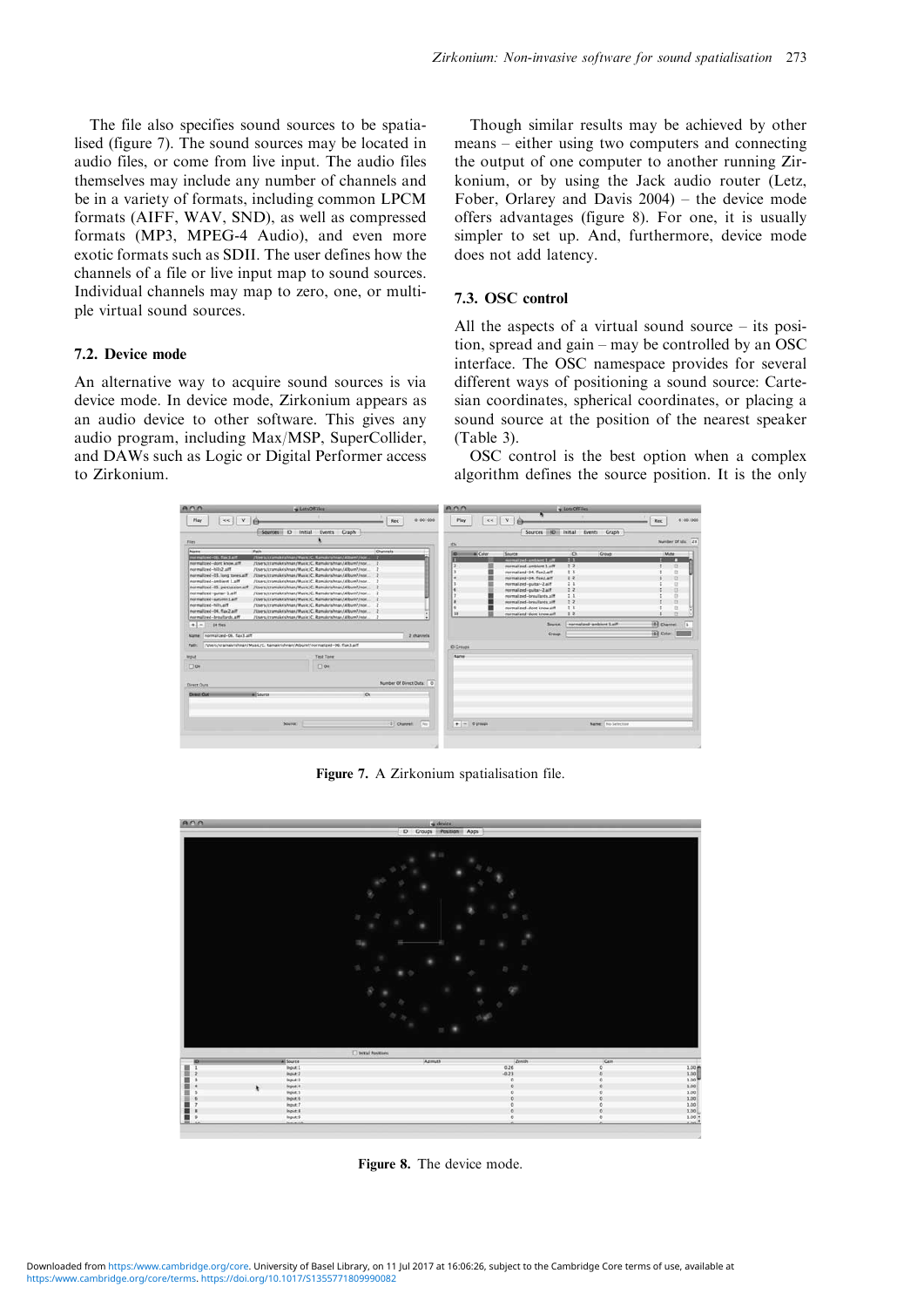| Table 3. The Zirkonium OSC namespace. |  |  |
|---------------------------------------|--|--|
|---------------------------------------|--|--|

| <b>OSC</b> namespace Description |                                                                             |
|----------------------------------|-----------------------------------------------------------------------------|
| /pan/az                          | Pan channel to specified spherical<br>coordinate                            |
| /pan/xy                          | Pan channel to specified Cartesian<br>coordinate                            |
| /pan/speaker/az                  | Pan channel to the speaker closest to<br>the specified spherical coordinate |
| /pan/speaker/xy                  | Pan channel to the speaker closest to<br>the specified Cartesian coordinate |
| /master/gain                     | Set master gain                                                             |

option when the spatialisation must be controlled or modified live.

# 8. STRATEGIES FOR WORKING WITH ZIRKONIUM

The first concert with Zirkonium and the Klangdom was in April 2006. Since then, Zirkonium has been regularly in use, not only in the Kubus, but in concerts at other venues as well. It has been used to spatialise pieces originally written for other formats, it has been used for live spatialisation, and it has been part of the compositional process of new pieces designed specifically for the Klangdom. We relate some of our experiences from these different situations.

#### 8.1. Spatialising existing pieces

Most of the performances with Zirkonium have involved pieces that were not composed specifically for the Klangdom. Many of these were composed for either 4- or 8-channel playback. We have found that Zirkonium is a good environment for working with such pieces, particularly in cases where it is possible to access the DAW sessions that were used to create the final mix.

We illustrate the general technique by way of the example of Ludger Brümmer's originally quadraphonic composition Glasharfe. The original version already contained sound sources moving within the four channels as well as quadraphonic reverberation. The challenge for the Klangdom version was to keep the movement and spatial sensation of the original, while adapting it for a more immersive environment.

To do this, we went back to the DAW session used to create Glasharfe. The 4-channel version is a mixdown of 12 quadraphonic tracks. For the Klangdom, we made four sub-mixes, each involving three of the original tracks. In Zirkonium, we created four virtual quadraphonic groups. Each group maintains the standard spatial relationship of a quadraphonic speaker setup, but can be moved around and placed in different parts of the Klangdom (figure 9). This



Figure 9. Schematic for the *Glasharfe* spatialisation. Quadraphonic groups may be moved, rotated, brought closer to the centre of the dome, or pushed towards the edge, but, usually, remain positioned on the corners of a square.

way, the movements as originally composed still make sense, but the final result is much more enveloping. Adding additional movement of the quadraphonic groups and briefly breaking the relationship between the channels within a group are also useful effects.

Since quadraphonic and octophonic pieces are common in electronic music, it is important to have techniques for translating them to the Klangdom. We have found the technique described here to be successful.

#### 8.2. Movement and distance effects

As the position of a sound source is changed, Zirkonium alters the panning to reflect the change, but does not render the physical effects of movement such as Doppler shift. Zirkonium also restricts panning to direction and does not account for the distance of sound sources, which affects volume and reverberation.

Zirkonium provides tools for the user to remedy this herself. Multi-channel reverberation is quite complicated and highly subject to individual taste. Reverb over 48-channels is all the more complicated. But there are a number of plug-ins that produce reverb for 4, 5 or 8 channels. Some users may have even built their own reverb in Max/MSP or SuperCollider.

The Zirkonium solution is to leverage one of these reverbs. The user creates four (or five or eight) virtual sound sources in Zirkonium and positions them to retain their quadraphonic distribution. A 4-channel reverb provides the reverberation, and Zirkonium can be used to rotate or draw the channels into or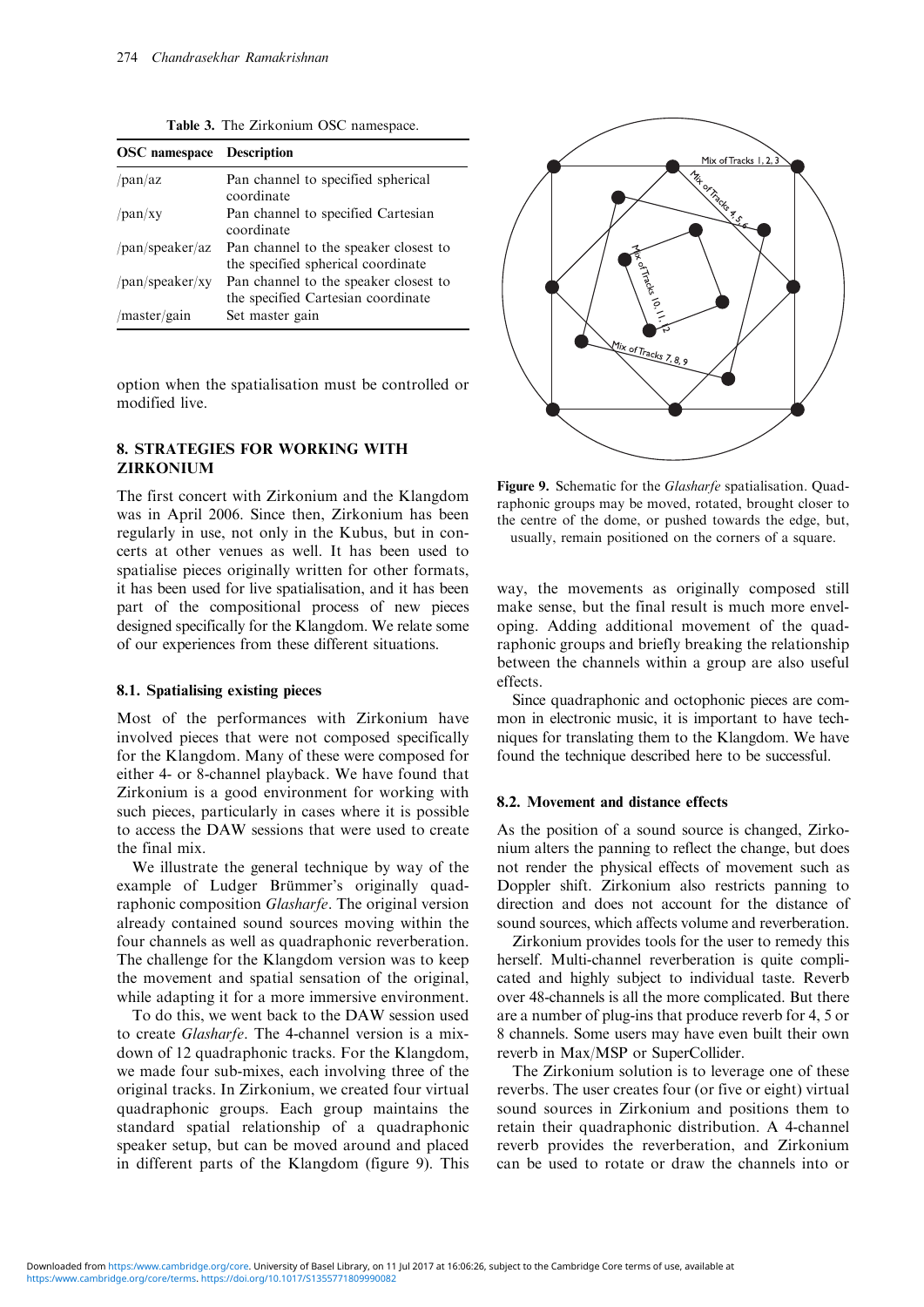away from the centre. Distance can be handled similarly.

The composer Todor Todoroff did exactly this for his piece Around and above, weightless  $\dots$ .

#### 8.3. Real-time control

With live control, a performer can use the Zirkonium as an instrument and play a spatialisation. We have built a very simple live controller for spatialisation using the JazzMutant Lemur interface. This controller lets a user create several rings of virtual sound sources and control the height in the dome and rotational speed of each ring. Despite its simplicity, it has been used to great effect by the composers Gilles Gobeil and Robert Normandeau.

Another use for real-time control is to algorithmically determine the positions of sound sources. For Alvin Curran's TransDADAExpress 2, Frank Halbig programmed a Max/MSP controller that dynamically positioned channels based on chaotic oscillators. The audio for the piece was played back from file, but the positions of the sound sources was determined in real time and controlled via OSC.

# 9. FUTURE WORK

As with any software project, Zirkonium is continually evolving, and we are always trying to incorporate better solutions for the problems we encounter.

A particularly major gap is Zirkonium's poor integration with DAWs. This is the preferred environment for many electroacoustic composers, and better tools for controlling Zirkonium from them would be an appreciated addition.

Extending the spatialisation capabilities of Zirkonium is another present goal. First, it would be nice to support Ambisonics as well as VBAP, since the basic premises of Zirkonium are compatible with Ambisonics as well. Furthermore, we would like to add decorrelation to better create the impressions of diffuse areas of sound as opposed to point sources.

#### 10. CONCLUSION

At this point, it seems appropriate to reflect on the lessons we have learned from three years of using and revising Zirkonium, and to offer some advice to media technologists building spatialisation systems and to composers who use them.

First, we recommend, of course, checking out Zirkonium (www.zkm.de/zirkonium). It is open source and available without cost. As we have presented here, we think it does a good job of solving the problems it sets out to address. But it is not going to be the solution for everyone. All software involves design decisions and compromises, and those made by Zirkonium may not be appropriate for you. Still, we think we can extract some general advice, applicable to all spatialisation systems.

Expect to handle standard formats. Composers will continue to compose for stereo, quadraphonic, 5.1, and octophonic configurations. Research into formats for description and interchange of spatial sound is an ongoing topic (Kendall, Peters and Geier 2008), but no standard format has yet been agreed upon. So have a good solution for incorporating content in standard formats to create an appealing spatialisation with little work.

And advice for composers: compose for the format in which you expect your work will primarily be heard. If that format is four channels, then optimise for four channels. But keep your source material (ProTools session, or whatever) in a form that you can easily produce sub-mixes of the entire piece. These sub-mixes can than be placed in space to create a convincing result.

Take advantage of the spatialisation capabilities of the format you compose for. If you are targeting a 4 channel system, then go ahead and add movement, reverberation, and so on. These effects can be leveraged when translating to a pluriphonic rendering. Movement through space offered by, for example, a sound dome or WFS system is a powerful effect, but the ability to use space itself, and place channels that would otherwise overlap in different locations, is an even more powerful effect.

#### **REFERENCES**

- Anderson, E., Bai, Z., Bischof, C., Blackford, S., Demmel, J., Dongarra, J., Du Croz, J., Greenbaum, A., Hammarling, S., McKenney, A. and Sorensen, D. 1999. LAPACK Users' Guide. Philadelphia, PA: Society for Industrial and Applied Mathematics.
- Berkhout, A. J. 1988. A Holographic Approach to Acoustic Control. Journal of the Audio Engineering Society 36(12): 977–95.
- Bern, M. and Eppstein, D. 1992. Mesh Generation and Optimal Triangulation. In Ding-Zhu Du and Frank Hwang (eds.), Computing in Euclidean Geometry. Singapore: World Scientific.
- Chowning, J. M. 1971. The Simulation of Moving Sound Sources. Journal of the Audio Engineering Society 19: 2–6.
- Daniel, Jérôme. 2001. Représentation de champs acoustiques, applications à la transmission et à la reproduction de scènes sonores complexes dans un contexte multimedia. PhD thesis, Université Paris VI.
- Jot, J. and Warusfel, O. 1995. Spat  $\sim$  : A Spatial Processor for Musicians and Sound Engineers. CIARM: International Conference on Acoustics and Musical Research. Ferrara, Italy. Available online at: http://catalogue. ircam.fr/articles/textes/Jot95a.
- Kendall, G. 1995. The Decorrelation of Audio Signals and its Impact on Spatial Imagery. Computer Music Journal 19(4): 71–87.